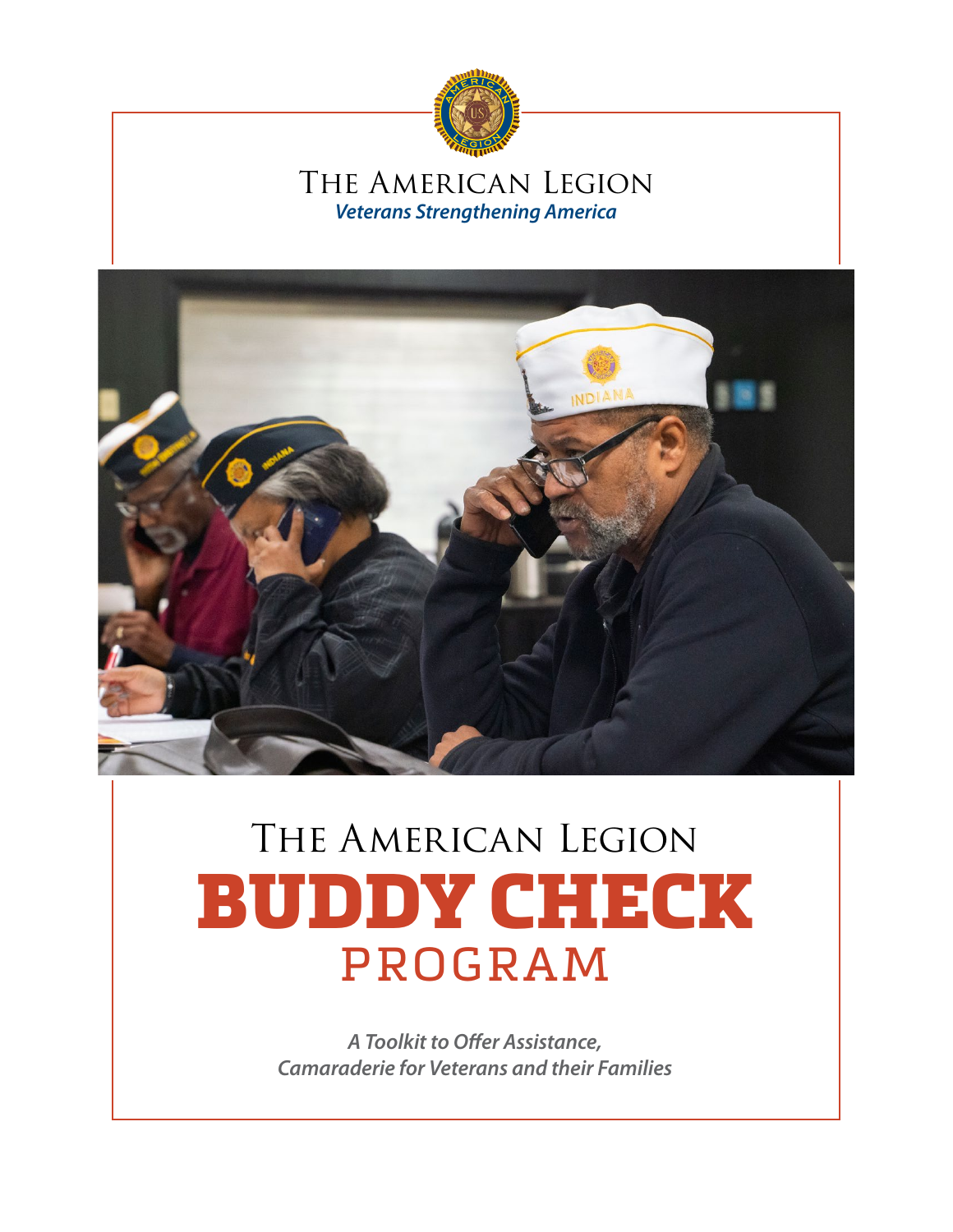

# **Preamble to The American Legion Constitution**

# FOR GOD AND COUNTRY, WE ASSOCIATE OURSELVES TOGETHER FOR THE FOLLOWING PURPOSES:

To uphold and defend the Constitution of the United States of America;

to maintain law and order;

to foster and perpetuate a 100-percent Americanism;

to preserve the memories and incidents of our associations in all wars;

to inculcate a sense of individual obligation to the community, state and nation;

to combat the autocracy of both the classes and the masses;

to make right the master of might;

to promote peace and good will on earth;

to safeguard and transmit to posterity the principles of justice, freedom and democracy;

to consecrate and sanctify our comradeship by our devotion to mutual helpfulness."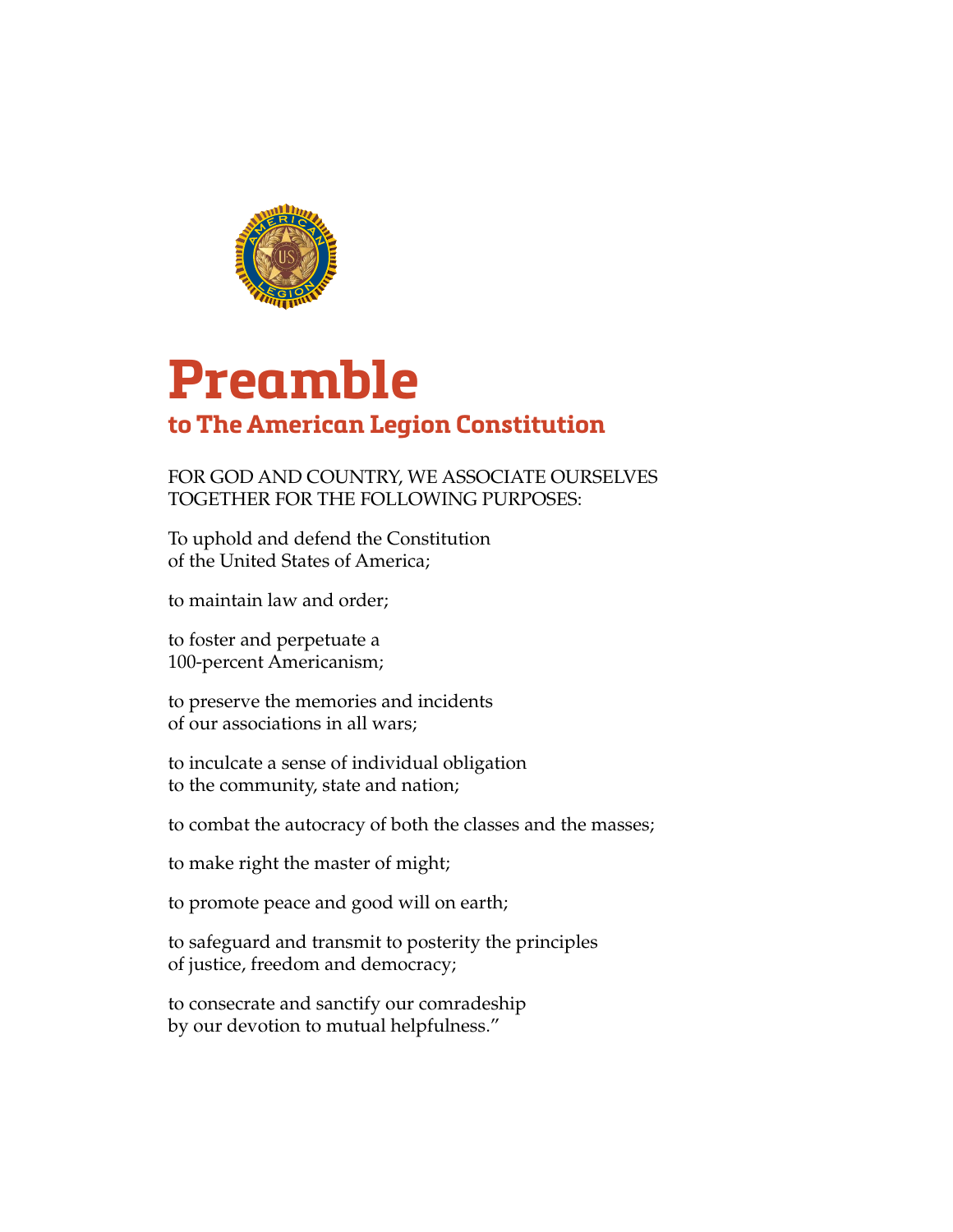

# **THE AMERICAN LEGION BUDDY CHECK PROGRAM**

### **WHEREAS, At its core, The American Legion is an organization by, for, and about veterans of our United States …**

Veterans and their families need to know they are not alone.

They may be isolated from society due to public health concerns or other conditions. They may be struggling with disability, depression, post-traumatic stress disorder, inclement weather or simple loneliness.

A job may have been lost.

A loved one may have recently passed.

Someone might be trying to take advantage of them financially.

It could just be they simply need to hear a friendly voice on the phone or a knock at the door.

### **WHEREAS, Serving those who serve is an honor and distinction not unique to The American Legion, but one Legionnaires should endeavor to serve as an example for all Americans …**

The American Legion Buddy Check program became a national initiative in March 2019.

Then-National Commander Brett Reistad called on departments, posts and members to conduct what he called a nationwide "comradeship campaign." Less than two months later, The American Legion National Executive Committee passed a resolution

encouraging the program and calling on posts to document their activities in the annual Consolidated Post Report.

By that time, American Legion departments and posts were building and mobilizing teams, using lists of local veterans from MyLegion.org and making calls in their communities.

### **WHEREAS, Our most sacred responsibility is to care for our fellow men and women who served this nation with honor …**

The May 2019 American Legion national resolution had called for designating mid-March and Veterans Week in November as periods for concentrated American Legion Buddy Checks. The same month that resolution passed, U.S. Rep. Sheila Jackson Lee, D-Texas, introduced a bill calling on VA to launch a Buddy Check program for at least one week per year "for the purpose of outreach and education concerning peer wellness checks for veterans and other purposes."

Former members were happy to hear from their friends and comrades.

"We learned of members who were in poor health, needed assistance with VA benefits, and wanted to attend meetings but had no means of transportation, and were home bound and lonely and could use a visit/camaraderie," explained Somers, Conn., Post 101 Public Affairs Director Sherri Marquis soon after the program launched in 2019. "There is nothing much better than connecting with others and letting them know that you care."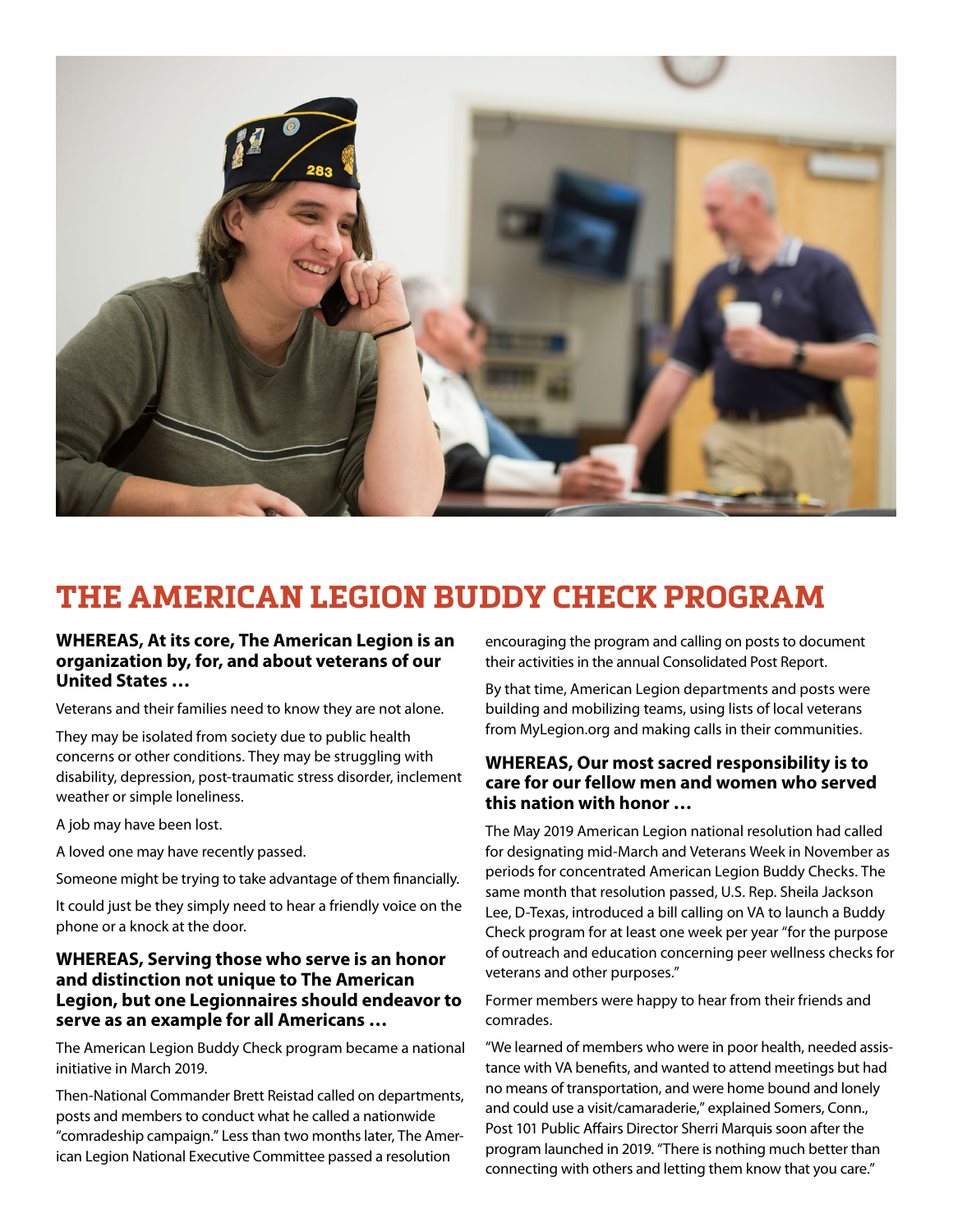### **WHEREAS, Legionnaires are naturally inclined, through demonstrated commitment to serve something greater than self, to extend hearts and hands to others …**

Then, COVID-19 happened.

The global pandemic made Buddy Checks more urgent than ever.

Just days following that declaration in March 2020, The American Legion was on the phone, sending e-mails and text messages across the country and beyond.

"One 84-year-old Legion member told us that he was having a difficult time getting to the grocery store," said Len Crosby, finance and legislative officer for American Legion Post 154 in Rathdrum, Idaho. "We arranged for other Legion members to pick up a shopping list, do his shopping and return the groceries to his home. Additionally, our Legion has offered this service for both groceries and medications to other members and have also offered rides to medical appointments, if that was needed."

## **WHEREAS, Our duty is to consecrate and sanctify our comradeship by our devotion to mutual helpfulness …**

As the pandemic progressed, American Legion Family Buddy Check teams were working on regular and often continuous schedules, reaching out to veterans in need and helping them. They were not waiting for a dedicated week in November or March.

### **WHEREAS, Only with servant leadership and direct contact can we uncover needs and priorities of our warriors and avert any crisis …**

"The importance of checking in hasn't been lost on our members," Weehawken, N.J., Post 18 Commander Chris Page said as he and his fellow veterans were making Buddy Checks daily in May through phone calls, emails, text messages and socially distanced visits. "We'll all be up in age one day, and all of us find comfort in knowing that someone will be calling us, checking in on us then."

Post service officers became involved, to see if veterans needed referrals to VA services or accredited American Legion claims experts. Some posts themed their programs to focus on World War II and Korean War veterans in certain Buddy Check call sessions, younger veterans, caregivers and military families in others.

Buddy Checks became monthly, weekly and even daily for some posts and members.

One Pennsylvania Legionnaire, Leroy Lippi Jr., completed 438 Buddy Checks in less than one month after the pandemic was declared. His post commander, Rod O'Connor, recorded 162 in that time.

### **WHEREAS, Legionnaires shall conduct veteran outreach as part of their daily routine …**

The American Legion's annual Consolidated Post Report data arrived June 30, 2020, and 3,683 Buddy Check activities were recorded.

In September 2020, U.S. Sen. Joni Ernst, R-Iowa, introduced a Senate companion to the May 2019 Buddy Check Week bill, and The American Legion worked to push the legislation to a vote before the end of the 116th Congress.

## **WHEREAS, Legionnaires at all levels join together at least twice per year to contact all members both active and expired with a health and welfare check to be known as "Buddy Check" …**

As the general election neared, and restrictions were placed on voters at polling places, American Legion Family members called on veterans to help them understand the changed processes.

In the winter months, the focus shifted to mental health and well-being. The pandemic had revealed a spike in crisis calls and mental health inquiries from veterans.

## **WHEREAS, "Buddy Check" is not a membership drive or attempt to solicit participation in, or donations for, American Legion programs, it is solely a health and welfare check or offer of assistance …**

The program was successful in its first year and potentially life-saving in 2020.

In 2021, the American Legion Family's Buddy Check program enters a new era, propelled by two years of success. The following guidance is offered to help post teams conduct the program and continue serving veterans and their families.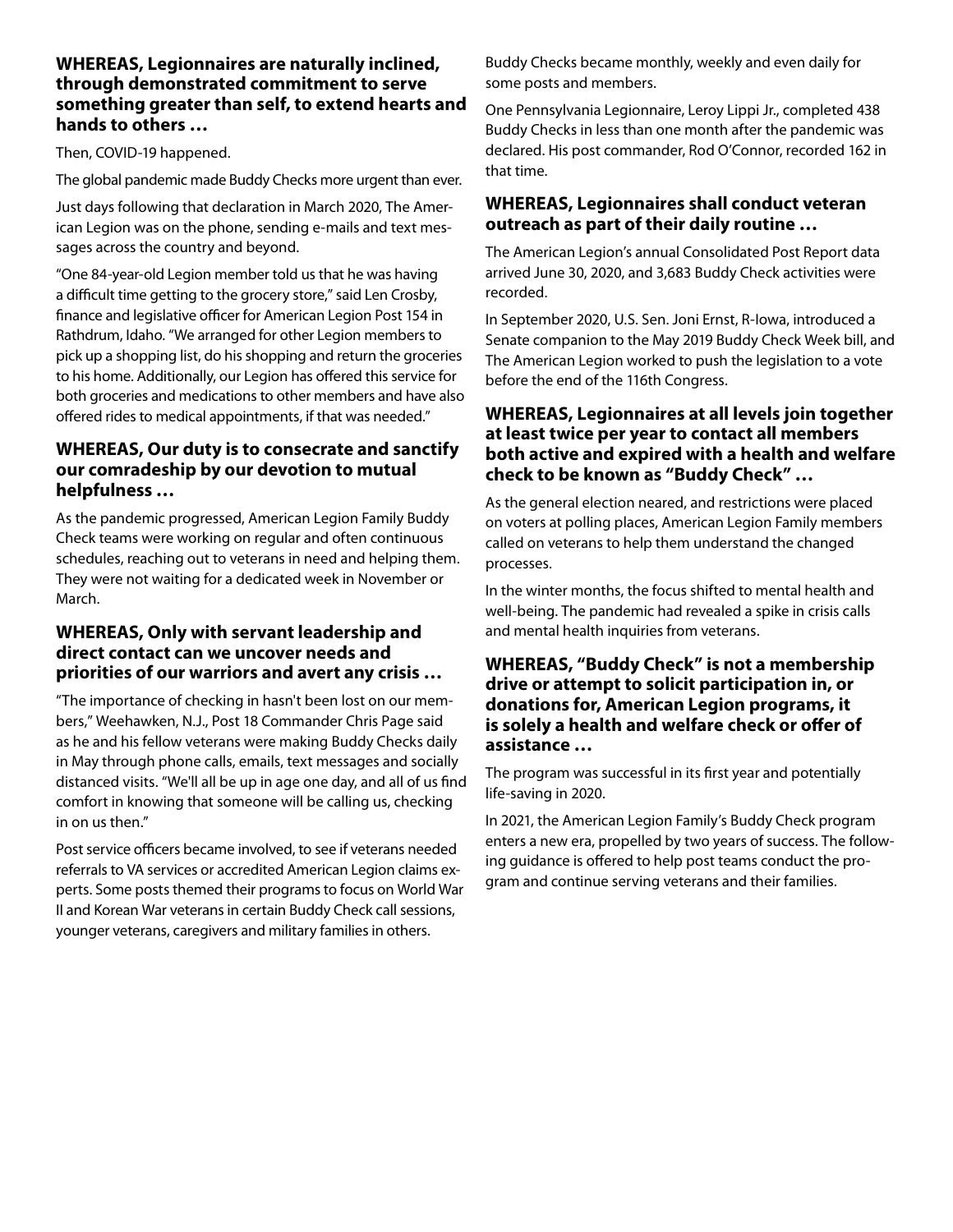# **BUDDY CHECK: THE AMERICAN LEGION FAMILY'S NATIONAL OUTREACH PROGRAM**

As Legionnaires, our most sacred responsibility is to look out for each other and our fellow veterans. The American Legion National Executive Committee passed Resolution 18 during Spring Meetings in May 2019. The resolution called for "Buddy Checks" to be conducted Legion-wide during the weeks of The American Legion's birthday, March 15, and Veterans Day. The success of the "Buddy Check" program exceeded expectations and proved to be a valuable year-round method to provide assistance and resources for veterans in need. Participation in the program was remarkable, and the results helped confirm that The American Legion is in an ideal position to fill the critical gap between separation from military service and where they

seek the needed treatment from the Department of Veterans Affairs. Veterans today face the existential crisis of finding new purpose after transition, and coping with post-traumatic stress, traumatic brain injury and other social, economic, mental or physical stressors. This critical time in a veteran's life is when they are most vulnerable to suicide or other self-harm and The American Legion seeks to be a partner with the Department of Defense and the Department of Veterans Affairs to preserve and protect the lives of our veterans. Suicide awareness and prevention is the most consequential responsibility of our generation of Legionnaires, and the "Buddy Check" is just one of the many ways we hope to address the crisis.

# **HOW DO I ORGANIZE A BUDDY CHECK?**

**Gather up a team** to call or, if possible, personally visit members and former members of The American Legion and other veterans in your community. If each member in a team of 10 calls just 10 Legionnaires or veterans, 100 veterans can be reached in one sitting.

**Use MyLegion.org to get contact information.** The American Legion is currently limited in the amount of veteran information that can be attained without the aid of VA, but rolls of members and former members available on MyLegion. org can always produce names and referrals to other veterans. Most posts have rosters of current and expired members at their fingertips. If posts can legally obtain other veteran names, they are urged to do so.

Save the file of members, and those whose memberships have expired, onto a spreadsheet or copy and paste into a Word file to distribute among Buddy Check team members. **Print several copies of the lists.**

**Divide up the call list among your team members.** Some may have personal connections with members or former members and would be best suited to make that particular Buddy Check.

**Make a list of local resources** that includes services like financial aid, employment opportunities, veterans services, home and auto repair, caregiver



services, transportation services and any other known benevolent resources for veterans and their families. Having these resources at your fingertips will give the caller confidence to address the needs of veterans, whatever they may be.

**Start calling**, either from a quiet place inside the post home or from your own residence – to see how members and former members are doing. Ask if they need anything, and invite them to any post event or activity coming up on the calendar.

**Use the spreadsheet to record Buddy Check calls**, and identify those who haven't been members for several years.

If you are making it a group effort, where many members of a Buddy Check team are calling on a particular night or time,

**invite the local media** to show The American Legion reaching out to veterans and their families in the community. This not only shows The American Legion in a positive light; it also spreads awareness of the Buddy Check program for those in need or wishing to assist.

Make sure you **thank the member or former member** in the beginning and end of your call.

If the member or former member wishes to renew, be sure to **have your post's payment procedure at your fingertips**, the address to send a check or offer to stop by in person to pick up the dues, which is another opportunity to connect.

**Leave contact information** in case the member or former member can't take the call or needs anything in the future.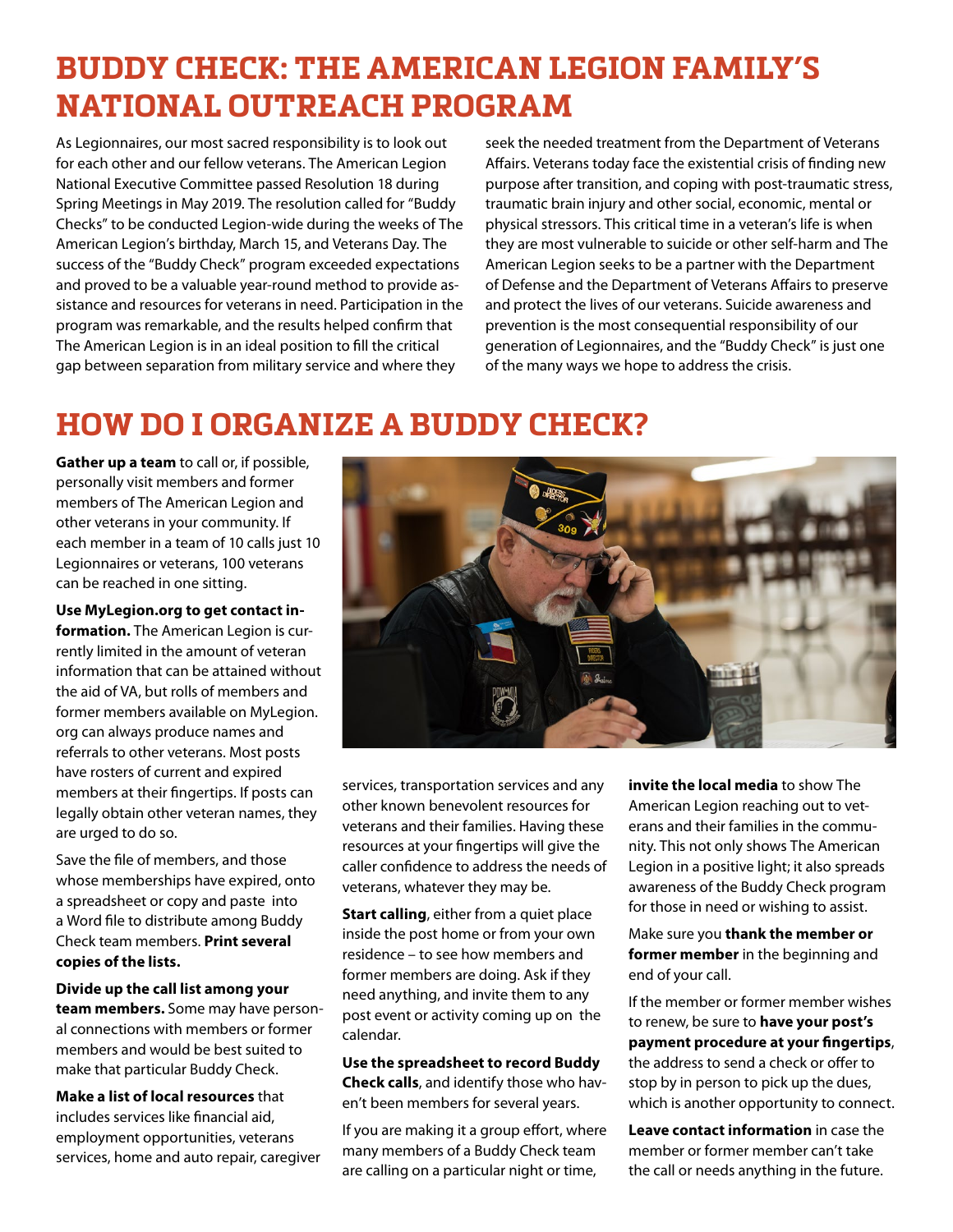# **AMERICAN LEGION BUDDY CHECK SAMPLE SCRIPTS**

The following scripts can help you and your American Legion Family team make Buddy Checks on members and former members. Use these, modify them, or draft your own before reaching out.

Remember, the most important part of the call is to see if the veteran and family are OK, if the Legion can assist and to invite them to events or activities that may be of interest.

#### **FOR MEMBERS and FORMER MEMBERS:**

Hi, **[MEMBER'S NAME]**. This is **[YOUR NAME]** from your American Legion Post **[XYZ]**. I want to thank you for your service to this great nation and your **[PAST/CURRENT]** membership in the organization … also to see how things are going for you and your family.

The American Legion is doing its part to help the Department of Defense and the Department of Veterans Affairs provide information and resources, as well as a welcoming environment to all veterans.

I'm calling to see if there is anything that your American Legion Family can assist you or your family with, or if there are any resources that I may be able to help you with?

Remember, your fellow Legionnaires are always here for you.

And I also wanted to let you know that we're getting ready for our **[NAME OF EVENT]** event **[DATE/EVENT]** and want to invite you and your family to celebrate with us.

Thanks again for your service.

If you need anything, call me anytime at **[PHONE NUMBER]** or email me at **[EMAIL ADDRESS]**

If you know of any other veteran in need, please let me know!

Let's stay in touch!

#### **FOR NON-MEMBER VETERANS:**

Hi, **[Veteran's NAME].** This is **[YOUR NAME]** from your American Legion Post **[XYZ]**.

I'm calling to see if there is anything that your American Legion Family can assist you or your family with. The American Legion is joining forces with the Department of Defense and the Department of Veterans Affairs to provide information and resources, as well as a welcoming environment to all veterans.

Remember, your fellow veterans are always here for you.

Less than 1% of all Americans will ever serve in the United States Armed Forces, so we veterans understand each other's needs perhaps better than anyone else.

I may be able to direct you to resources that aid in critical matters such as health care, counseling, financial assistance and VA claims if you need them.

It is my honor to continue serving this nation by serving those who served, so if you ever need anything from The American Legion, do not hesitate to ask. We may not personally be able to solve your problem, but we can get you to the right resources.

Thanks again for your service.

If you need anything, call me anytime at **[PHONE NUMBER]** or email me at **[EMAIL ADDRESS]**

Let's stay in touch!

# **SAMPLE SCRIPTS FOR MENTAL HEALTH AND WELL-BEING**

When sharing information about the Veterans Crisis Line, it should be relayed sensitively. You are spreading the word that free, confidential help is available and not suggesting the person you are talking with is the one who needs the help. Remember, the most important part of the call is to see if the veteran and family are OK and if The American Legion Family can assist them in any way.

#### **MEMBER:**

Hi, **[MEMBER'S NAME]**. This is **[YOUR NAME]** from your American Legion Post **[XYZ]**. I want to thank you for your membership and to check in on you and your family.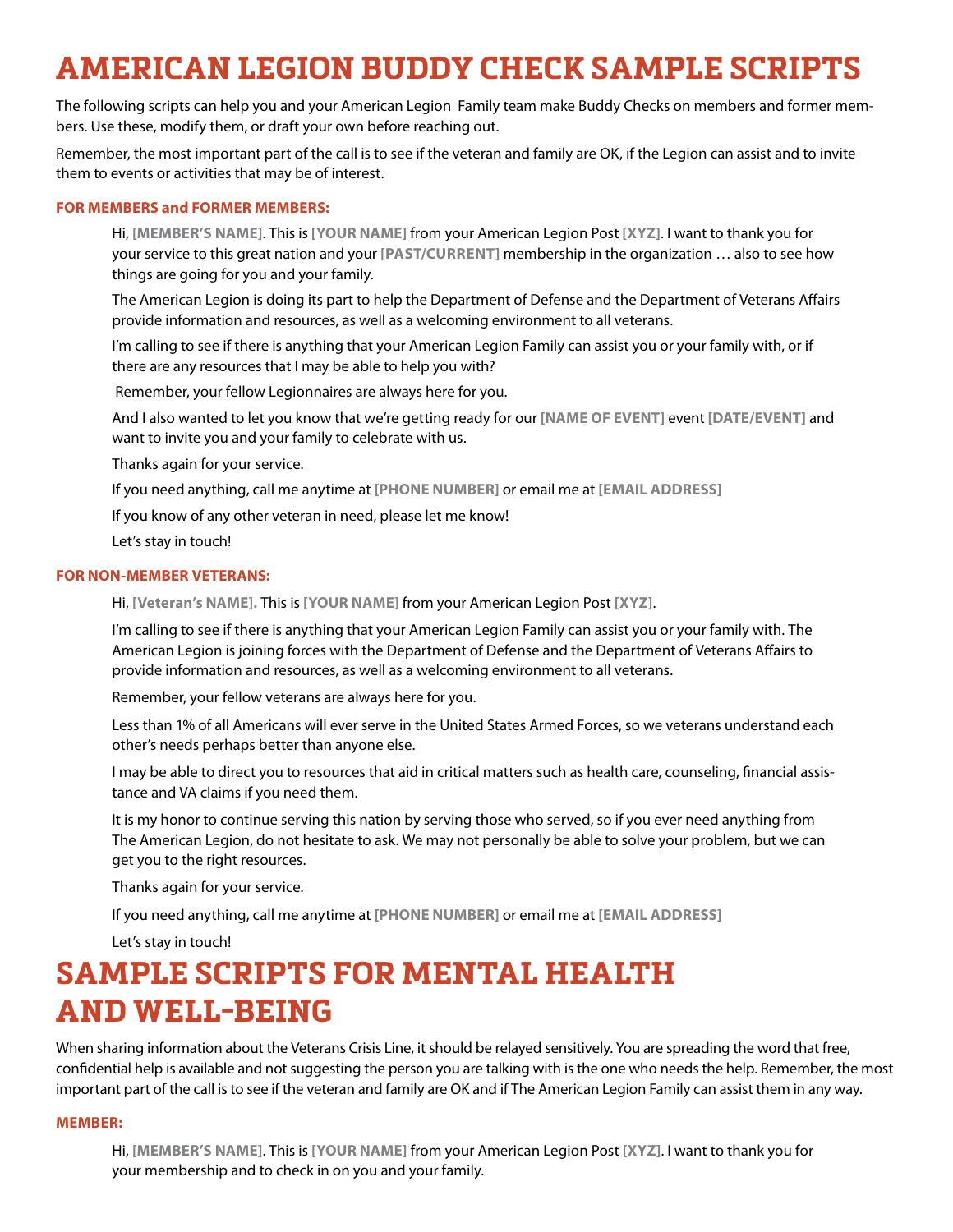During these trying times, I'm calling to see if there is anything that your American Legion post can do to assist you or your family. Remember, your fellow Legionnaires are always here for you. If you, or a member of your family, need anything, please let me know and I will do my best to help.

The other reason I am calling is to enlist your support in helping The American Legion spread the word about the Veterans Crisis Line. The number is 1-800-273-8255 and is available 24 hours a day, seven days a week. The Veterans Crisis Line is a free, anonymous, confidential resource that's available to any veteran, even if they are not registered with VA or enrolled in VA health care. Please help us get the word out.

Thanks again for your service and know that you can call me any time at **[PHONE NUMBER]** or email me at **[EMAIL ADDRESS]**.

Let's stay in touch.

#### **VETERAN / NON-MEMBER:**

Hi, [NAME]. This is **[YOUR NAME]** from American Legion Post **[XYZ]**. I am calling to check in on you and your family.

I'm calling to see if there is anything that American Legion Post **[XYZ]** can assist you or your family with, as we all have been going through some trying times.

I am also calling to enlist your support in helping The American Legion spread the word about the Veterans Crisis Line. The number is 1-800-273-8255 and is available 24 hours a day, seven days a week. The Veterans Crisis Line is a free, anonymous, confidential resource that's available to any veteran, even if they are not registered with VA or enrolled in VA health care. Please help us get the word out.

Thank you for your service and know that you can call me anytime at **[PHONE NUMBER]** or email me at **[EMAIL ADDRESS]**.

Let's stay in touch.

#### **IF YOU ARE CONCERNED ABOUT A VETERAN'S WELL-BEING:**

Here are some sample talking points you can work into a conversation with a fellow veteran you are concerned about.

#### **Sample 1:**

It's good to talk with you. These past few months have been challenging for me, and I doubt that I'm alone in feeling this way. I was talking with a friend at my post who shared information about the Veterans Crisis Line. It's a really great resource that anyone can call. It's free, confidential and operated 24/7. I'm calling all my friends to make sure they know about this resource.

Can I give you the number? Thinking it's best for us veterans to stick together and want to be sure you have it in case someone you know might want to talk with them. It's 1-800-273-8255. When it picks up you just press the number one.

#### **Sample 2:**

Have you heard about the Veterans Crisis Line? It's a toll-free, confidential resource that connects veterans in crisis and their families and friends with qualified, caring VA responders. I'm telling all my veteran friends about it because I know it's a difficult time and we need to look out for each other. It can't hurt to spread the word that help is available and just one phone call away.

Can I give you the number? Thinking it's best for us vets to stick together and want to be sure you have it in case someone you know might want to talk with them. It's 1-800-273-8255. When it picks up you just press the number one.

#### **Sample 3:**

It's been good to talk with you. I have just one more thing to share. It's sad news but the loss of veteran and active duty lives to suicide has been on the rise in recent months. As a Legionnaire, I take pride in knowing that we are veterans serving veterans so I'm trying to spread the word that help is just a phone call away. There's a Veterans Crisis Line that you can call even if you're not registered with VA or enrolled in VA health care.

Can I give you the number? Thinking it's best for us veterans to stick together and want to be sure you have it in case someone you know might want to talk with them. It's 1-800-273-8255. When it picks up you just press the number one.